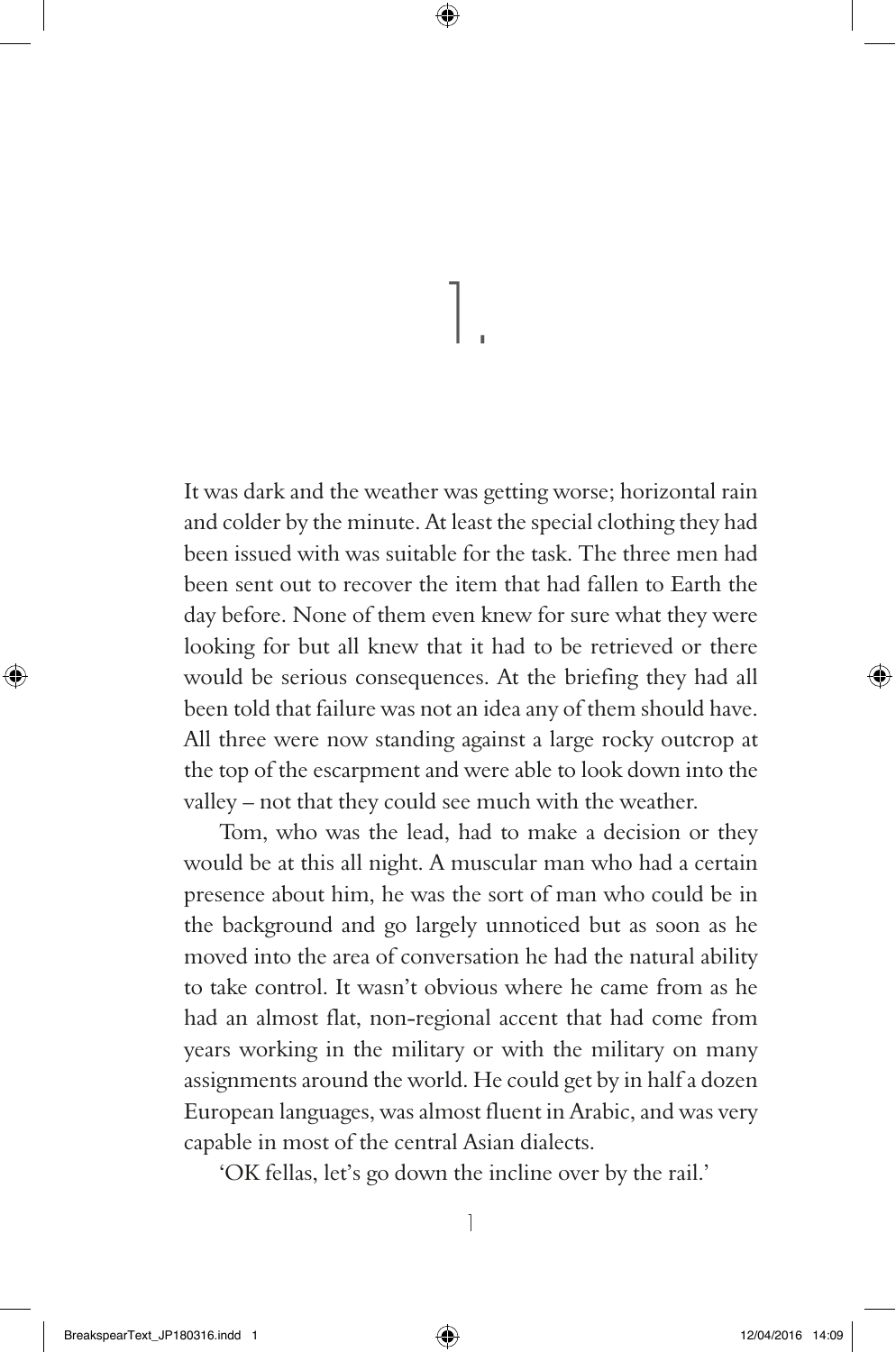The rail he referred to was a long rusty metal pipe that seemed to come out of the rock and disappear over the edge of the path. It was probably something to do with the old mining industry that had long since vanished from these parts. Next to the rail, as it went over the edge from the pathway, a large amount of disturbed earth could be made out in the gloom. *It appears that we are not the first to come this way today,* Tom thought. It wouldn't be the first time that teams had been doubled up on jobs like this.

'Warning, boss.' The comment had come from the last person in the group, a small man called John who was looking at the radiation warning device that was attached to his forearm; it was designed to indicate several types of radiation that were in the area. The light on it was flashing.

'Where from and how much?' asked the leader.

'Seemed to come from down there, but it has gone now, maybe a glitch.'

'Maybe but did you get any indication of type?'

'I did but it isn't likely,' John said looking at the device that had warned them.

'What do you mean?' Tom was getting irritated now; all he wanted were the facts and no comment.

'X-ray,' John said, still unconvinced that it could be.

'Was the dosage critical?' asked Tom.

'No, way down and only lasted half a second.' He cancelled the warning and looked up, ready to proceed.

'Let's go,' Tom said indicating with his arm that the other two in the team were to follow.

The three men started down the incline and immediately noticed that not only was the going very slippery but there had indeed been someone down the slope before them. The track was very churned up and very wet. It took nearly twenty minutes to reach the bottom by which time all three were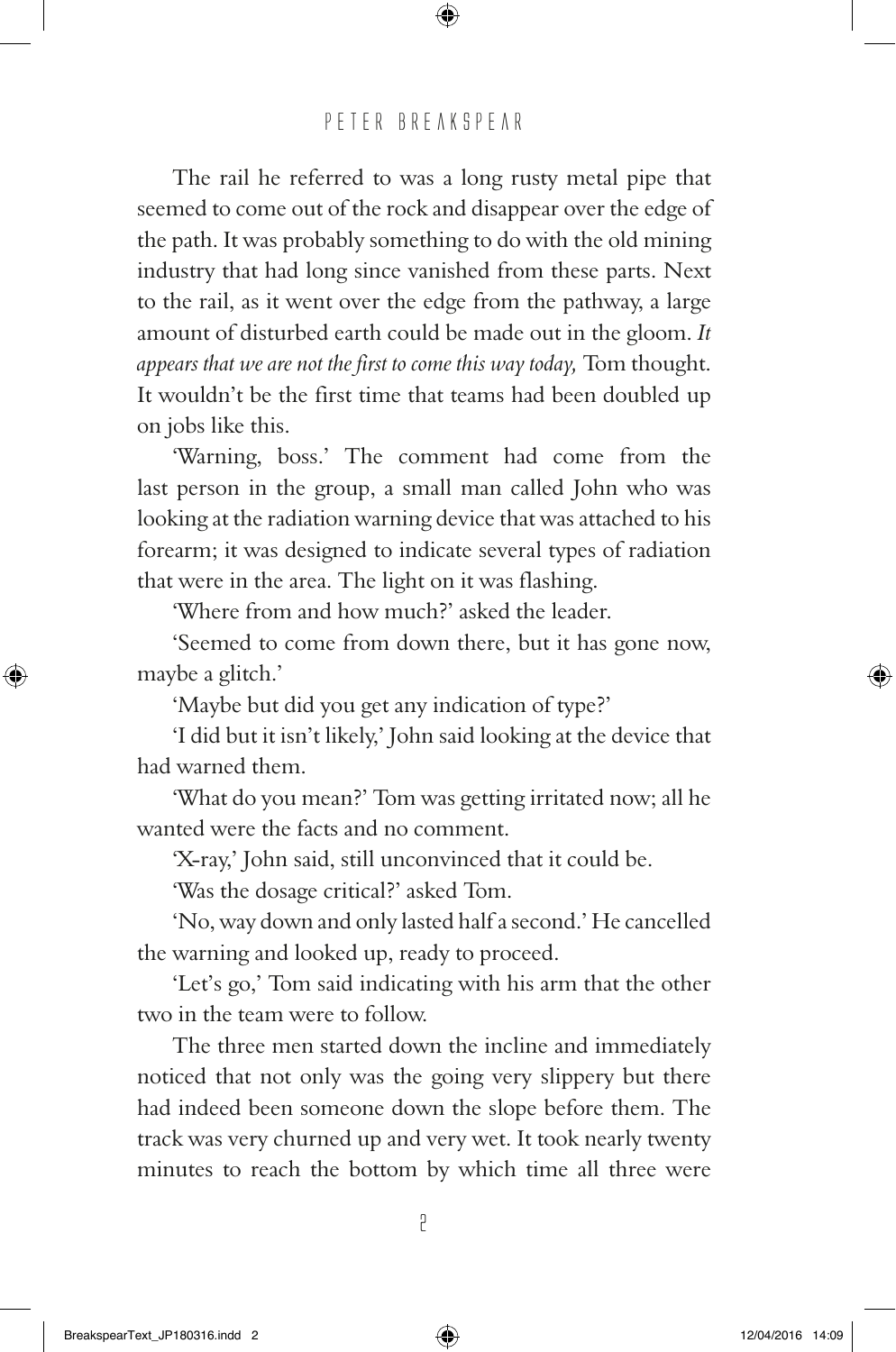breathing hard and covered in mud from the many slips and slides that had occurred.

The rain had now eased and the wind was less severe, probably because they were now in the lee of the valley wall so were sheltered from the worst of the weather.

'Warning, boss.' John was looking at the meter on his arm. 'Same as last time: low-level X-ray for a couple of seconds, coming from that way.' He pointed in the direction they were going.

'This is weird!' Tom said. 'Why are we getting X-rays here?'

The other two men didn't answer but they too were thinking the same. In all the simulations and practices they had undergone for this mission X-rays had never been mentioned. Everything from microwaves to gamma radiation had been talked about as a likely finding, but not X-rays.

'Maybe the sensor is on the fritz,' remarked the third man. He was unusually tall, about six-foot eight and very muscular, just the sort of help you would need if things went pearshaped. His name was David but was universally known as Big Dave, a very reliable member of the team who very rarely complained or even made a comment that was not needed. He had proved his worth over countless engagements with all manner of enemies across the world; very confident and extremely capable but was certainly not a taker of undue risks.

'It was tested and calibrated nearly to death before we got it, so it should be fine,' said Tom. 'Anyway, we are here now and the thing is warning us; let's take it at face value and do what we are supposed to do.'

What they were supposed to do was determine the level and intensity of any radiation and, if they were lucky, get a direction from which it was coming. At the moment it was only short bursts of X-ray and at levels that were not a danger.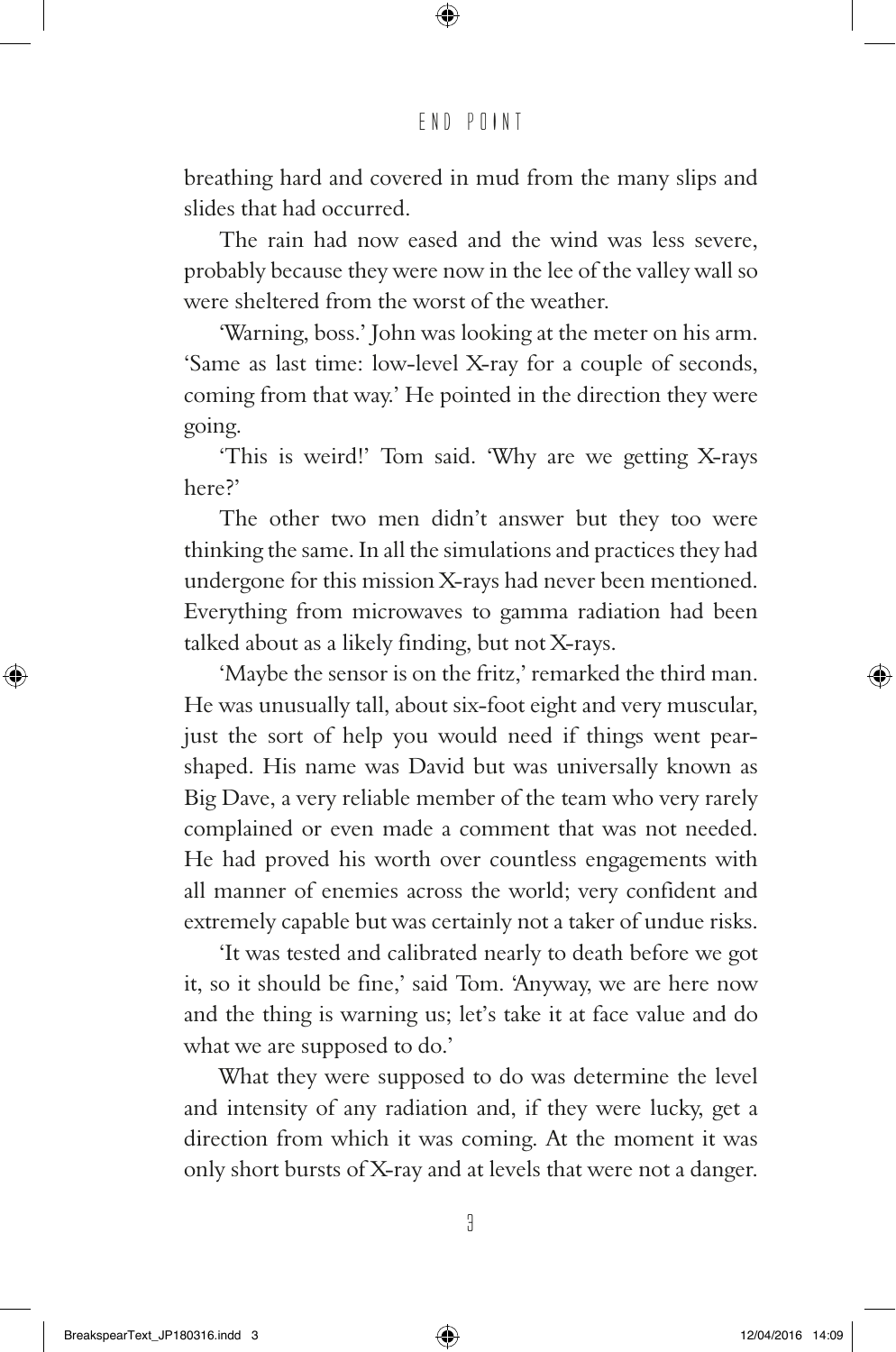It was aware of them, of course; it had become aware when they were on the upper level. It was now curious as to what they would do now they were this close. The short scans it had initiated had probably alerted them to its presence but that didn't matter too much. At least it knew that they carried nothing that could damage it. They were not a threat.

The three men spread out across the narrow road that ran the whole length of the valley. It was mainly used by the hill farmers moving livestock and equipment around and was beginning to show the wear and tear that had taken place over many years of use.

'We will go down the hill on the road as there is no point dragging our arses through the mud and crap that sits on either side; it will be quicker and we can all go home and have a kip. Keep your eyes and ears open and let's not get surprised by anything.'

Tom set off, walking in the middle of the road; John and Big Dave, a short distance behind and on opposite sides, kept a watch left and right – something they had gotten used to over the time they had been part of the Special Task Team. The STT had attracted a lot of interest from the rest of the unit but any information as to what they did was restricted to a need-to-know basis. It actually wasn't that difficult to work out what the STT did; the clue was in the name. They were a team that did special tasks. Simple! They also got paid a shed load of money for their efforts but that was only right considering the dangers they often faced.

'Warning, boss, same as last time, very low level but continuous now.'

'Where from?' asked Tom.

'It seems to be coming from just in front of you,' John said looking at the instrument.

It was seeing them very clearly now; they were very close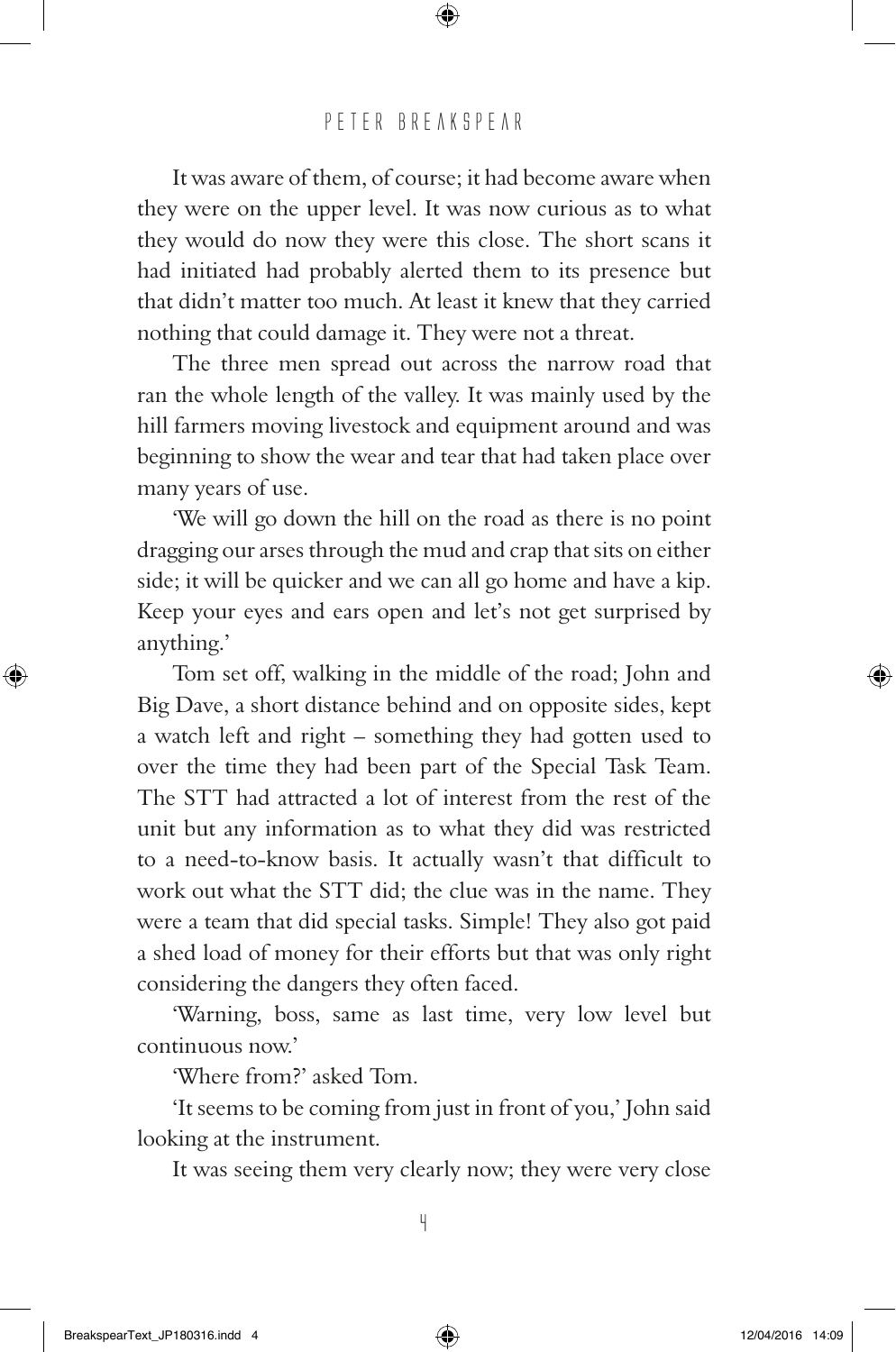but didn't seem to have noticed its presence. It was scanning them trying to determine how they were constructed and if it had missed anything from its first look at the three individuals. All three were of a different size; it found this a little puzzling, they were all the same but all different. It stopped scanning.

'Gone now, no output at all. I'm still not convinced this thing is working properly.'

The group started moving again; with any luck they would soon arrive at the end of this part of the search area and have a break. There were probably several teams in this valley all looking for the same thing, whatever it was.

'Warning: five seconds, X-rays.'

They were very close to it now and still they seemed unaware of its presence. It pondered on how the three individuals perceived the world – certainly not the way that it did otherwise they would have been alerted long ago. Its instructions were clear, "Do no harm", so it waited and did nothing.

'Gone again – I'm now sure this thing's knackered, boss.' *Should have brought another one,* John thought.

'Never mind that now, let's get this done.' Tom started moving forwards again and the others followed.

'Behind us now, only a quick burst but much higher output, almost into the red.'

'I really do hope that thing is broken or we are having some serious stuff going on here and I cannot imagine what it could be.' Tom had stopped when John had given the warning and was now looking back up the road the way they had come.

The team had been briefed that the object they were searching for was more than likely to emit a radiation signature at varying wavelengths but had been given no real idea of what or how long or how varied it would be. The only thing they had detected was X-ray and what was that about? Broken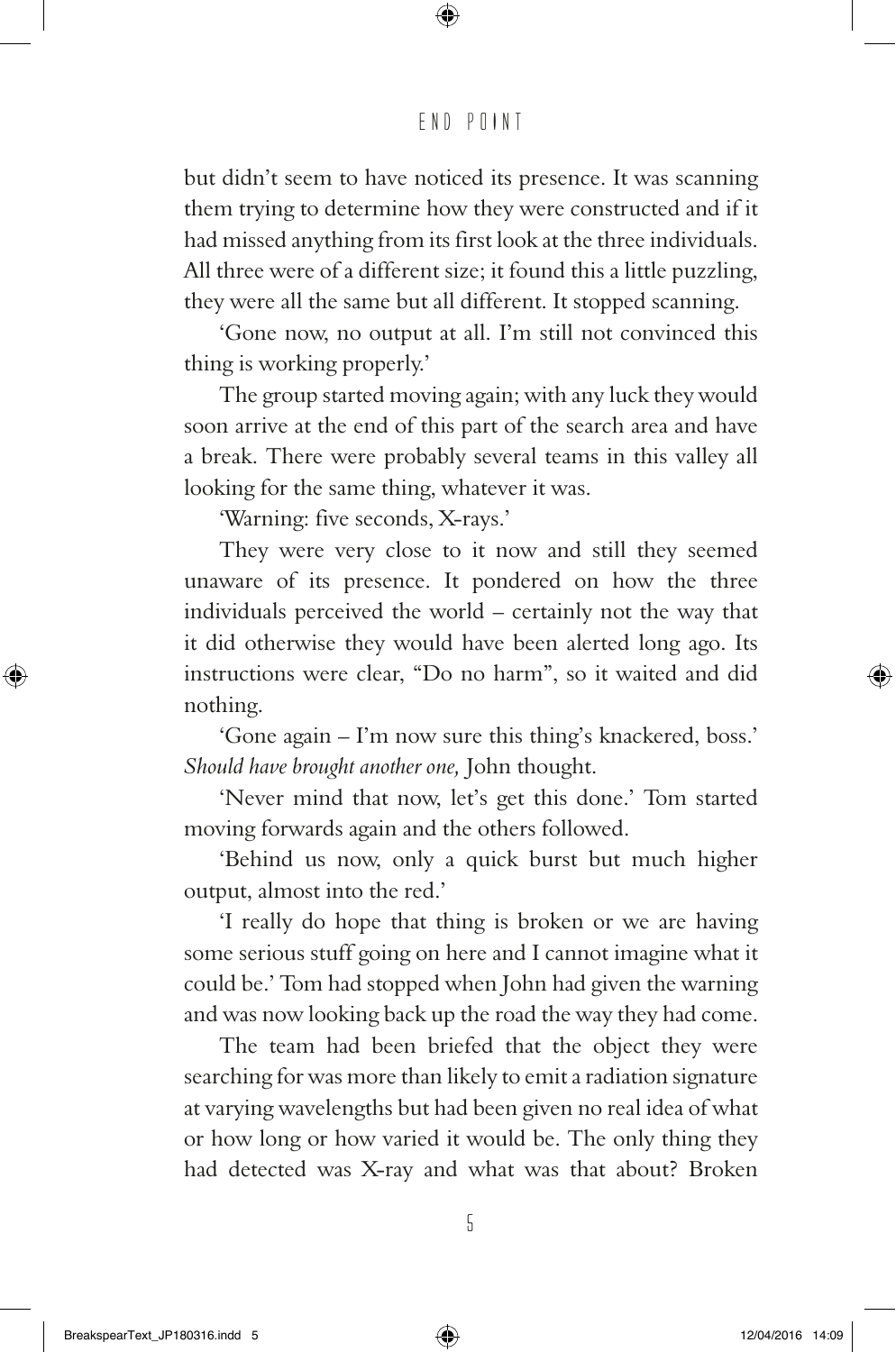equipment? Some sort of background anomaly? Or actual X-rays being directed at them?

The rain was still falling; a light but persistent rain that would make you very wet, very quickly. The three men had spent hours, if not days in this sort of weather over the last week. Still, the clothing they had was proof against the worst of it.

Tom was now unsure what to do; go back the way they had come and try and determine what the X-ray source was, or accept that the detector was malfunctioning and move on? The target may well be behind them and the radiation source, if real, was indicating that. Or if the sensor was indeed giving out random warnings they could waste all evening chasing ghosts. The first warning was received up on the escarpment and it indicated that the source was down here in the valley. After that, a couple of warnings that it was closer and just now, one that had indicated they had gone past it.

'I reckon that if this indication is real, the source cannot be more than a hundred metres from here and behind us,' Tom said, trying to convince himself.

'We walked past it then?' asked John

'Tell you what, I will backtrack down the road awhile and you two stay here with John keeping an eye on the sensor. If you see any indication or high levels going on give me a shout on the IC.' Big Dave was adjusting his communication set so that the earpiece didn't cause any more discomfort than it already was.

'Good idea, Dave, but do not go more than a hundred metres or so and give us a talk through,' Tom ordered.

Big Dave put his rucksack down on the ground and adjusted his webbing so that his personal weapon, the XT, was more comfortable across his chest. The XT was experimental and had been designed to give maximum knock-down effect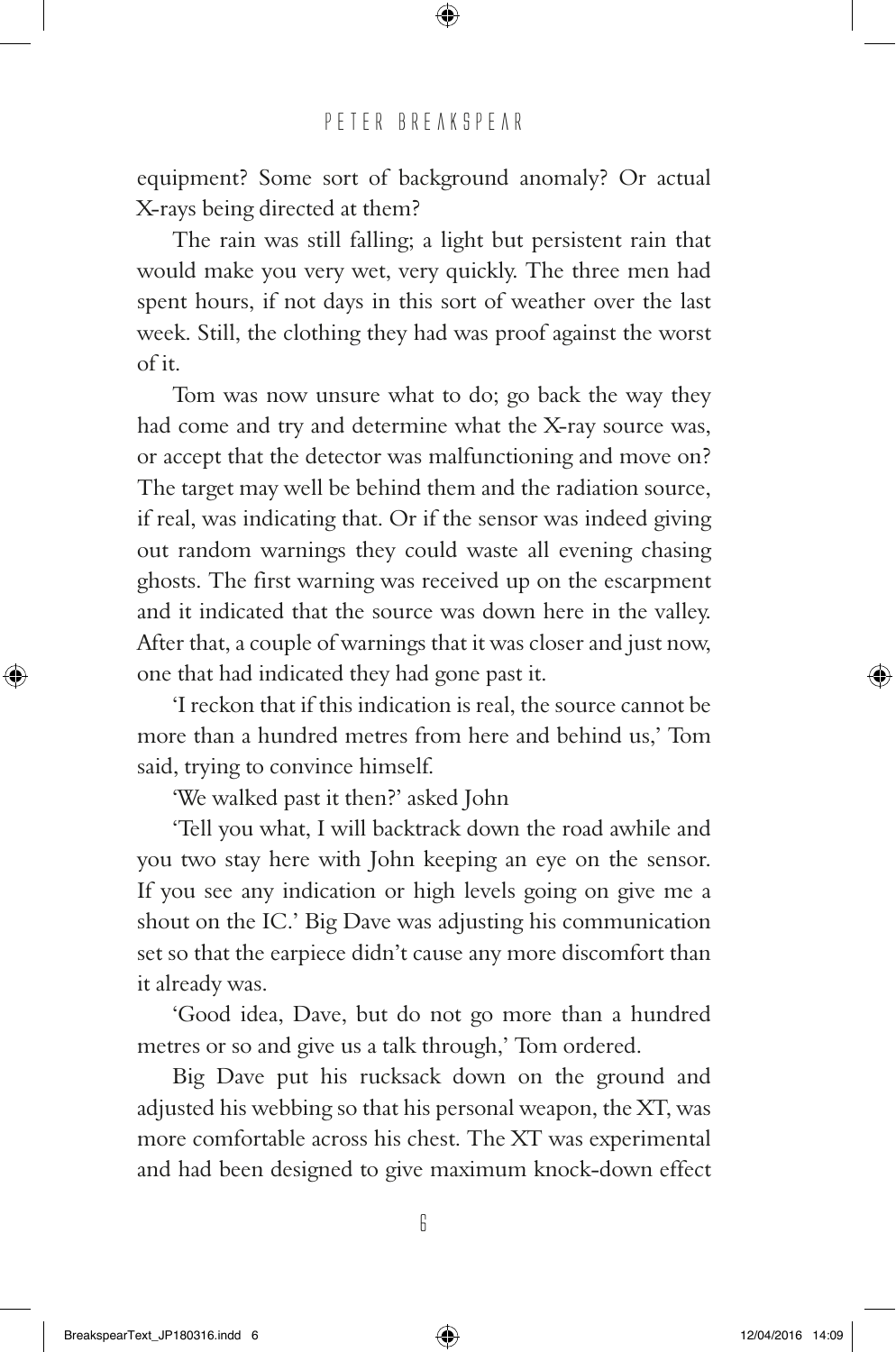without completely destroying the target. If you hit a person you would not kill them but you would seriously ruin their day. It had been designed around the old taser-type weapon that connected the target with 50,000 volts. Few people could stand that but some could. The XT was a few generations beyond that. It didn't need to be connected to the target but would emit pulses of high voltage that increased in intensity and current for as long as the firer decided it should. So a compliant target would get a nasty shock but a non-compliant could end up cooking themselves.

'Won't be long,' Big Dave said cheerfully as he loped off down the road.

It was watching the three closely now. One had separated from the group and was approaching on his own; why?

'Warning low-level X-ray again.'

'Roger that,' Dave said over the radio.

Big Dave was now out of sight but they could hear him over the open mic.

'Bugger all down here, boss. Is the warning still showing?' 'No, flat, buddy, nothing at— *Wow!* What was that?'

The sensor on John's arm had lit up like some seaside illumination and the audio alarm had triggered, meaning that the radiation level was past critical and well into the danger zone. At the same time a very brief but very bright light burst into the area in which John was standing. There was no noise just the warning from the sensor.

'Shut that thing off,' snapped Tom looking down the road to where Dave must be.

'Dave, can you hear me?' Tom spoke calmly into the microphone, wishing that Dave would respond. *This is going belly up,* he thought to himself.

'Right, what are the levels now?' Tom asked John.

'Back to normal, only lasted a couple of seconds. All came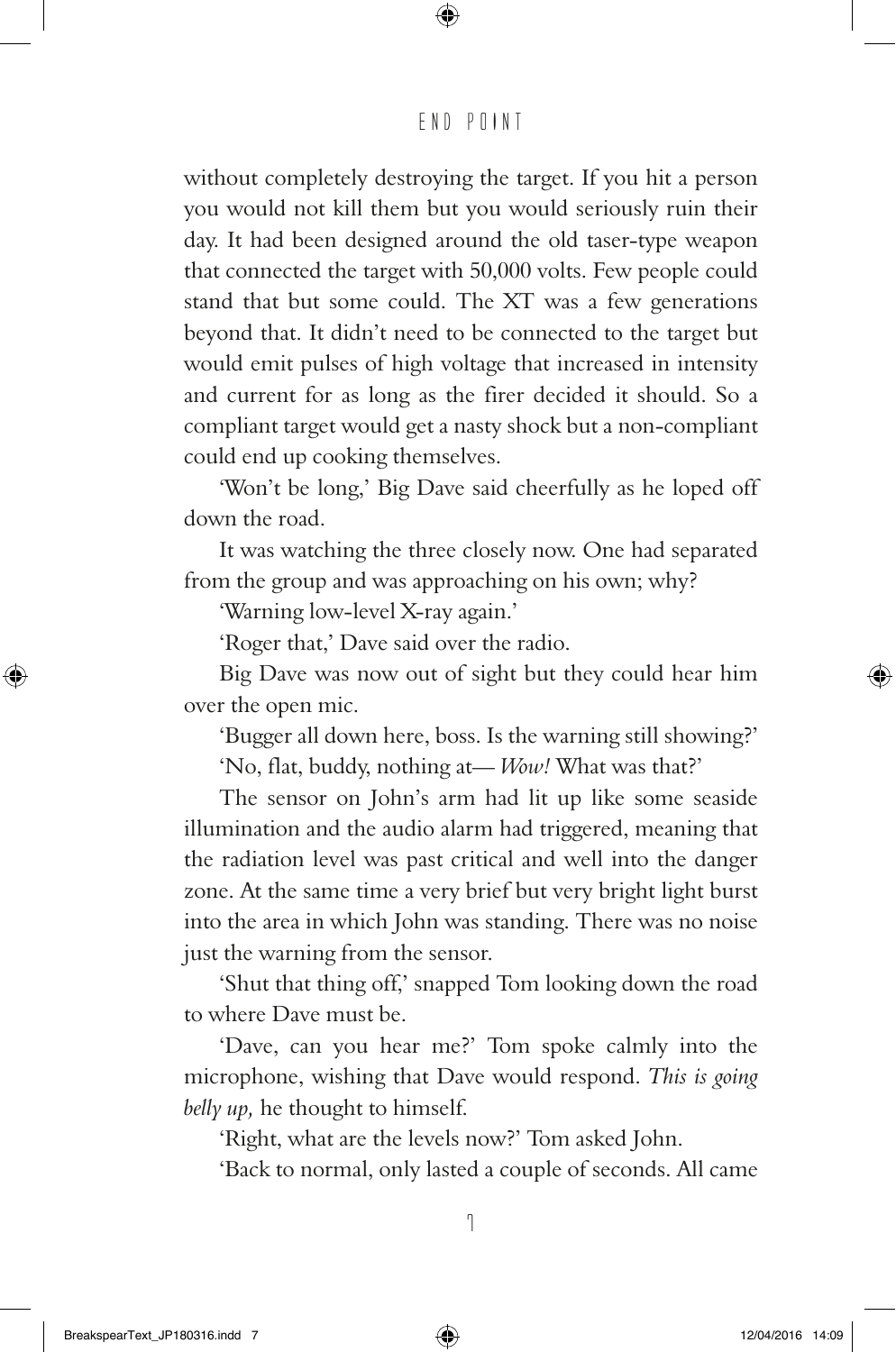from the same direction, radiation right across the spectrum; everything this thing can detect was detected.'

John was pointing down the road as if it wasn't obvious by now.

Both men had now dropped all the extra kit they were carrying and had made ready the not-inconsiderable fire power that they had with them. No electric tickling sticks now; these things were designed to kill an elephant without too much effort.

'Let's go, John, don't take chances.' Both men started to walk quickly down the road to where Big Dave had gone. He still wasn't answering the call on the radio. Tom was ready for the worst but had no idea what the worst could possibly be.

Wasn't long before they found a large scorch mark in the road; it was still steaming from the light rain that was falling. Just off to the side of the mark was the XT that Big Dave had been carrying; next to it were Dave's wet-weather gear and his belt with his radio and torch attached to it. There was no sign of Dave.

'Have a look over there, John. I will have a look into this ditch. Don't get too far from me.' They both looked around the immediate area for about twenty minutes and found nothing.

Tom went over and picked up the XT; it was warm as if it had been recently discharged.

'Have a look at the settings on this thing.' Tom beckoned to John.

'Blimey, it is set at maximum, you could zap a dinosaur with that and it has been discharged. What was he shooting at? This is getting too big for us, boss,' John remarked looking very distracted.

'You're right, it will be light in an hour or so and the weather seems to be easing off so we are going to tab it down the road, retrieve our kit and check in with control.'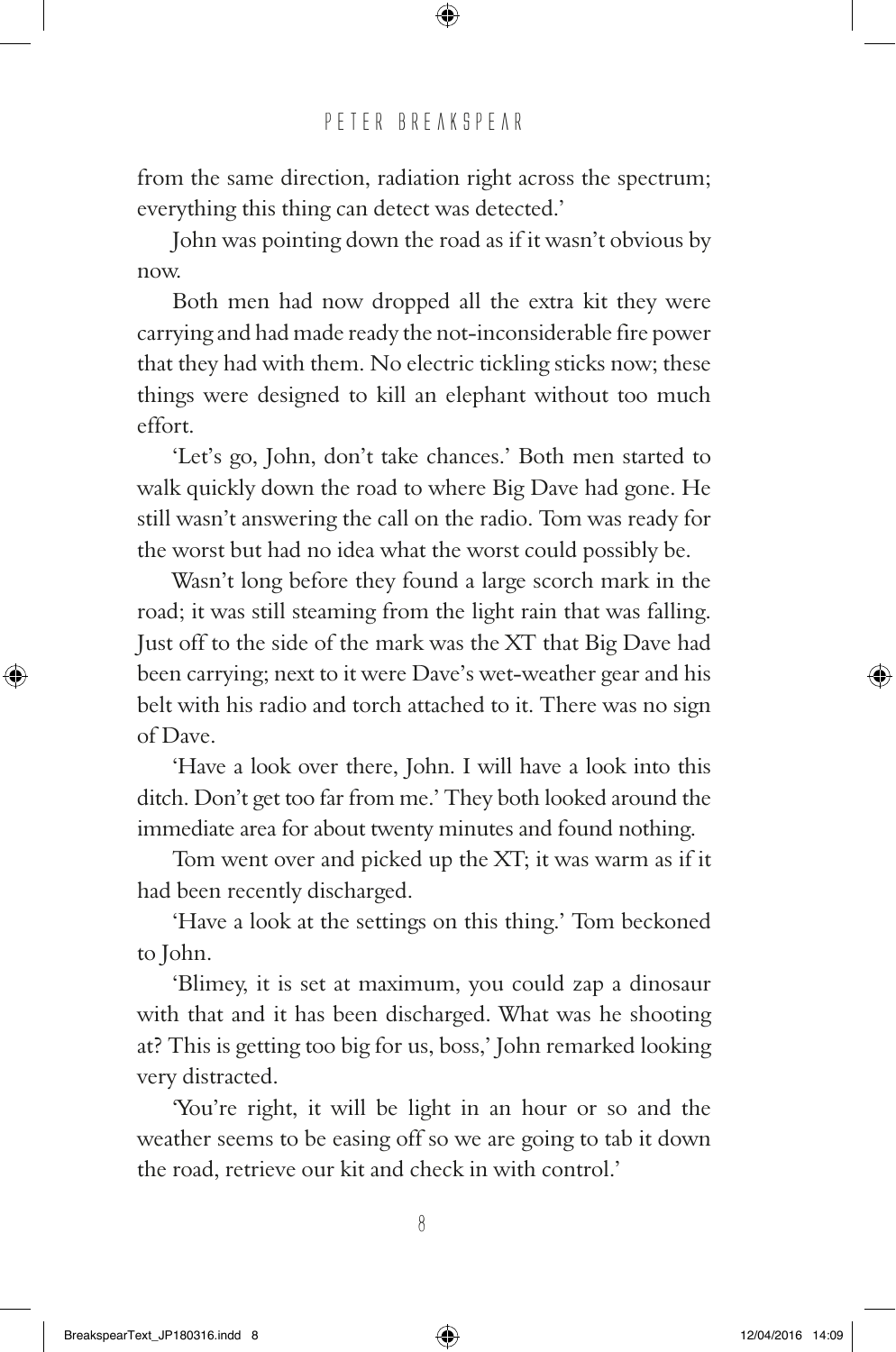Tom knew now that it had been a big mistake not to bring with them the rear-link radio kit; right now it would have been very useful but the team had followed procedure and only brought the very short-range personal stuff. The reasoning being that they had clear orders and had a limited task; why advertise their presence with radio transmissions booming out over the airwaves? No, it was the right decision at the time but was now a little flawed. Tom was already walking briskly the way they had come and John was very close behind.

It was aware that they were moving away but did not fully understand what had just transpired. A single one had come very close to it but had not seemed to have recognised it or not thought it was a threat, which of course it wasn't; well, not under normal circumstances.

It had detected a very large burst of power from the weapon the one was carrying then a large discharge of light, then nothing. Was it something it had done? It didn't think so but couldn't be sure. The other two had then come down the road; it could sense that they were very agitated but they posed no threat. They had moved around the area then had departed taking the weapon that was on the floor with them. The one that had arrived first had not been evident after the burst of light. It thought about that for a while. Was it in any danger? No; only two more rotations. It waited.

Tom and John, having retrieved theirs and Big Dave's kit, were moving at best speed up the road and onto the track that would take them to the rendezvous point up on the side of the valley. They were moving tactically but making good time all the same. Whatever had happened to Dave was not going to happen to them, not if they could help it.

It was nearly half an hour of hard flog before they reached the top of the valley. They could see the dimmed light marking what was to be the meeting point and help.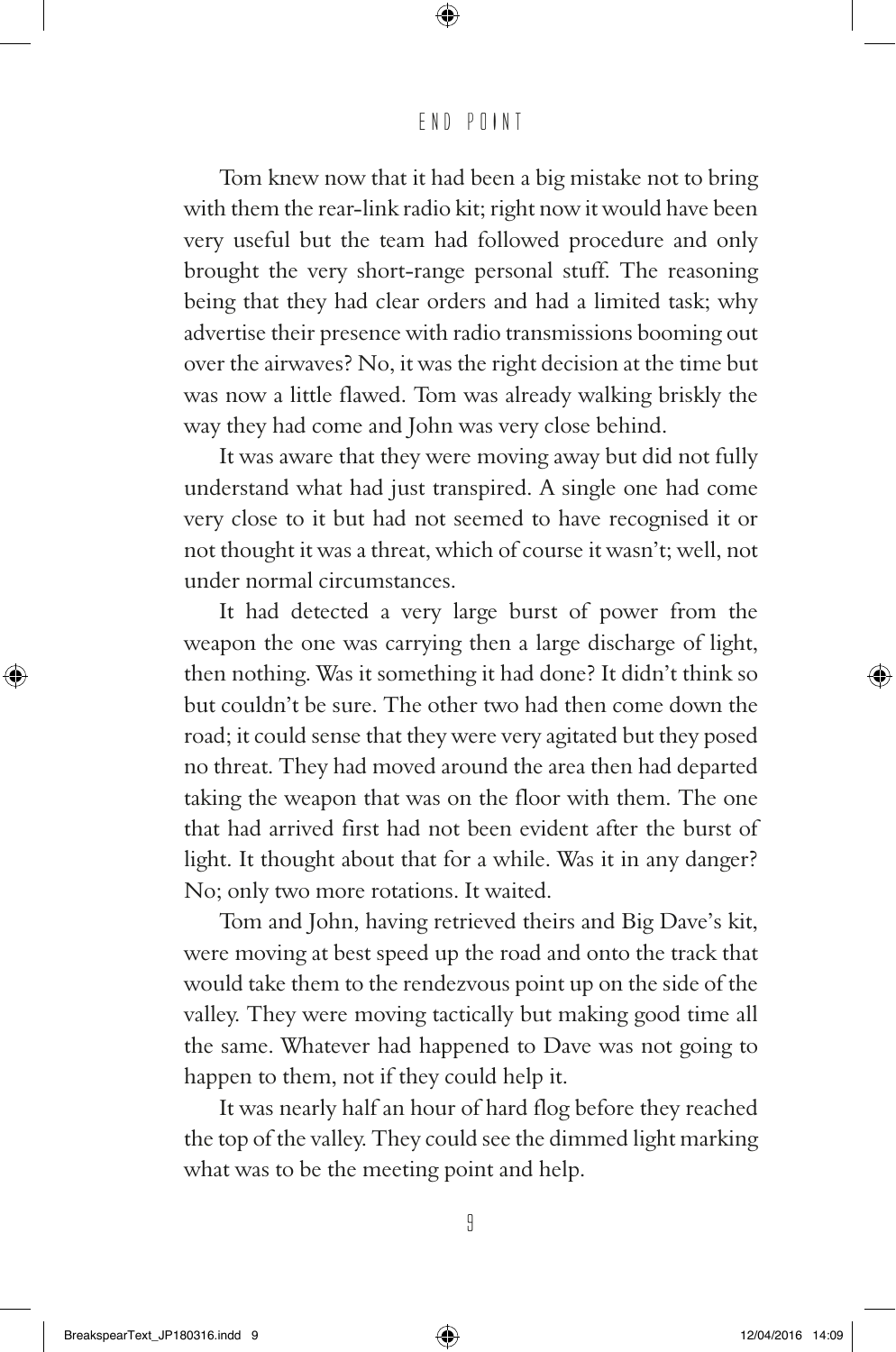'Big Dave is missing but otherwise no damage or lost equipment.' Tom was briefing his boss by the side of a large truck that was parked near the exit point from the valley. The rain by this time had eased considerably and the predicted storm had not yet materialised, which would make any further work in the valley a little easier.

Joe Brunt, the man from control, was listening intently as Tom described the entry to and from the area they were interested in.

'What were the readings on the sensor at the time Dave left us?' Joe said making notes on a palmtop, which was transmitting as he wrote to the base area some hundreds of miles away.

'Off the scale, but only for a couple of seconds then back down to nothing. No residual, nothing, never seen anything like it.'

'Only X-rays?'

'Yes, except when Big Dave went, then it was right across the spectrum. John is downloading the log now.'

'And there was no sign of Dave after this?' Joe continued writing.

'No, nothing, only the XT lying on the ground; it had been discharged at maximum.'

'OK, mate, get yourself and John onto the transport, your job here is done.'

'Are we not getting more people down there to look for Dave?' Tom asked rather puzzled.

'Yes we are, but you are not, get on the truck and have a rest and a brew.'

Tom picked up his kit and wandered over to John who was just completing his debrief.

'Come on, mate, we're done here.'

'What about Big Dave?'